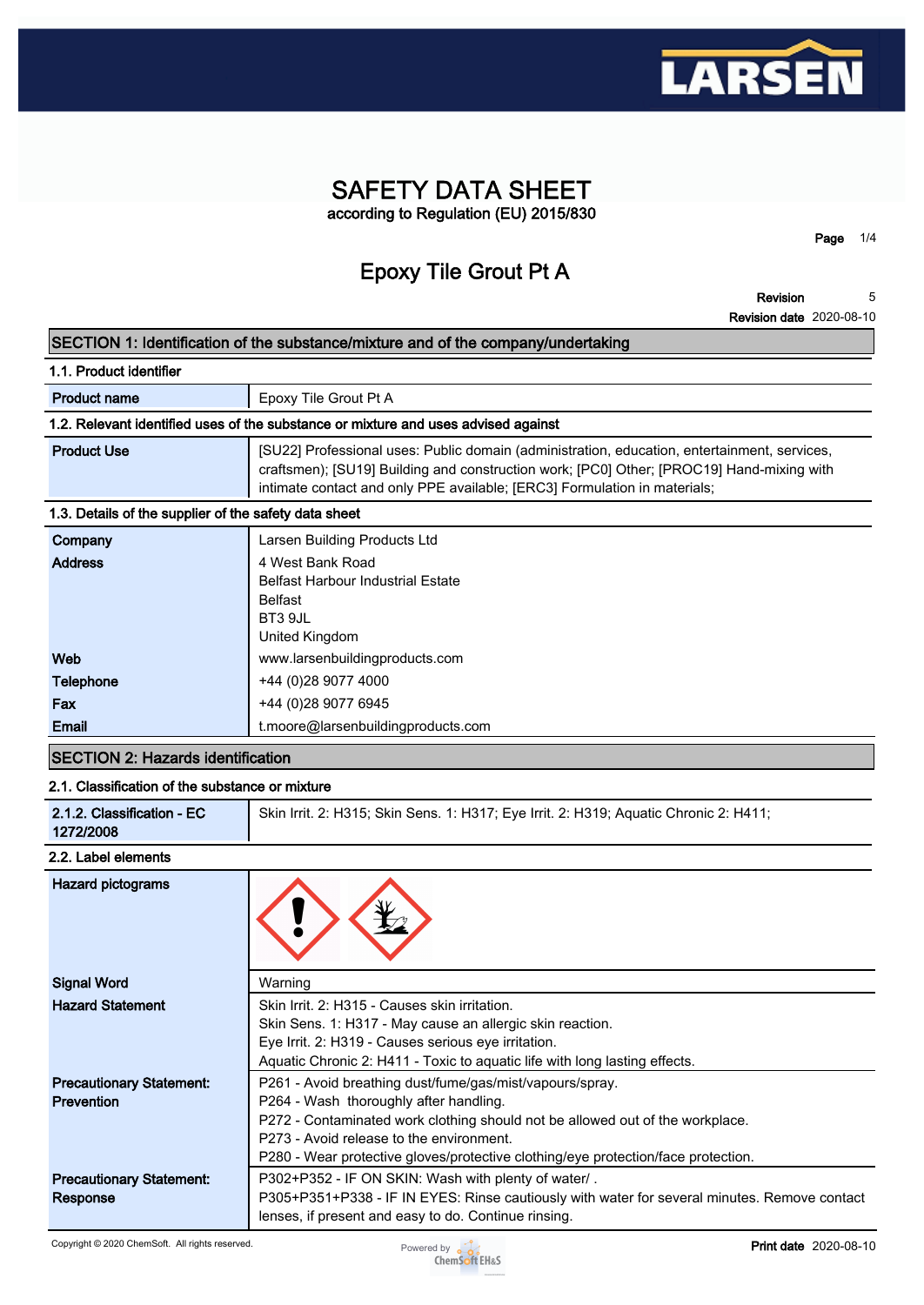## **Epoxy Tile Grout Pt A**

| 2.2. Label elements                                |                                                                                                                                                                                   |
|----------------------------------------------------|-----------------------------------------------------------------------------------------------------------------------------------------------------------------------------------|
|                                                    | P321 - Specific treatment (see on this label).<br>P332+P313 - If skin irritation occurs: Get medical advice/attention.                                                            |
|                                                    | P333+P313 - If skin irritation or rash occurs: Get medical advice/attention.<br>P337+P313 - If eye irritation persists: Get medical advice/attention.<br>P391 - Collect spillage. |
| <b>Precautionary Statement:</b><br><b>Disposal</b> | P501 - Dispose of contents/container to                                                                                                                                           |
|                                                    |                                                                                                                                                                                   |

## **SECTION 3: Composition/information on ingredients**

#### **3.2. Mixtures**

#### **EC 1272/2008**

| <b>Chemical Name</b>         | Index No.    | CAS No.    | EC No.    | <b>REACH Registration</b><br><b>Number</b> | Conc.<br>$(\%w/w)$ | Classification                     |
|------------------------------|--------------|------------|-----------|--------------------------------------------|--------------------|------------------------------------|
| Bisphenol A-(epichlorhydrin) | 603-074-00-8 | 25068-38-6 | 500-033-5 |                                            |                    | Eye Irrit. 2: H319; Skin Irrit. 2: |
| (reaction product)           |              |            |           |                                            |                    | H315; Skin Sens. 1: H317;          |
|                              |              |            |           |                                            |                    | Aquatic Chronic 2: H411;           |
| Bisphenol F Type Epoxy Resin |              | 28064-14-4 |           |                                            |                    | Skin Irrit. 2: H315; Skin Sens.    |
|                              |              |            |           |                                            |                    | 1: H317; Eye Irrit. 2: H319;       |
|                              |              |            |           |                                            |                    | Aquatic Chronic 2: H411;           |
| Oxiran, Monol(C12-14-        | 603-103-00-4 | 68609-97-2 | 271-846-8 |                                            |                    | Skin Irrit. 2: H315; Skin Sens.    |
| alkyloxy)methyl]- derivative |              |            |           |                                            |                    | 1: H317:                           |
|                              |              |            |           |                                            |                    |                                    |

## **SECTION 4: First aid measures**

## **4.1. Description of first aid measures**

| Inhalation          | Irritating to respiratory system. Inhalation may cause coughing, tightness of the chest and irritation<br>of the respiratory system. Move the exposed person to fresh air. Seek medical attention. |
|---------------------|----------------------------------------------------------------------------------------------------------------------------------------------------------------------------------------------------|
| Eye contact         | Irritating to eyes. Rinse immediately with plenty of water for 15 minutes holding the eyelids open.<br>Seek medical attention if irritation or symptoms persist.                                   |
| <b>Skin contact</b> | Irritating to skin. Wash off immediately with plenty of soap and water. Remove contaminated<br>clothing. Seek medical attention if irritation or symptoms persist.                                 |
| Ingestion           | Ingestion may cause nausea and vomiting. Seek medical attention if irritation or symptoms persist.<br>DO NOT INDUCE VOMITING.                                                                      |

## **SECTION 5: Firefighting measures**

#### **5.1. Extinguishing media**

**Carbon oxides.**

## **5.2. Special hazards arising from the substance or mixture**

**Burning produces irritating, toxic and obnoxious fumes.**

#### **5.3. Advice for firefighters**

**Wear suitable respiratory equipment when necessary.**

#### **SECTION 6: Accidental release measures**

#### **6.1. Personal precautions, protective equipment and emergency procedures**

**Ensure adequate ventilation of the working area. Wear suitable protective equipment.**

## **6.2. Environmental precautions**

**Do not allow product to enter drains. Prevent further spillage if safe.**

#### **6.3. Methods and material for containment and cleaning up**

**Absorb with inert, absorbent material. Sweep up. Transfer to suitable, labelled containers for disposal. Clean spillage area thoroughly with plenty of water.**

## **SECTION 7: Handling and storage**

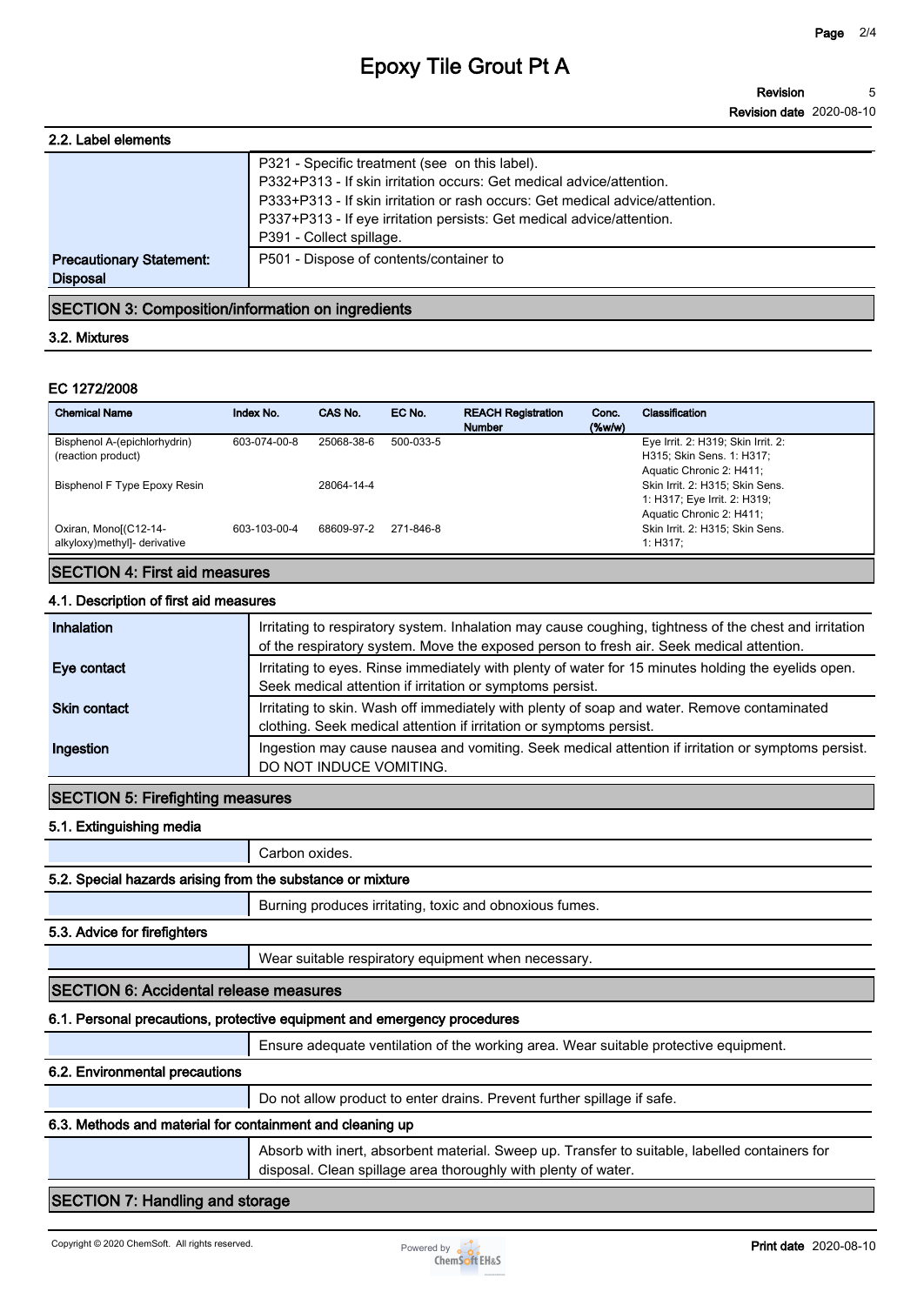# **Epoxy Tile Grout Pt A**

#### **7.1. Precautions for safe handling**

**Avoid contact with eyes and skin. Ensure adequate ventilation of the working area. Adopt best Manual Handling considerations when handling, carrying and dispensing.**

#### **7.2. Conditions for safe storage, including any incompatibilities**

**Keep in a cool, dry, well ventilated area. Keep containers tightly closed. Store in correctly labelled containers.**

#### **SECTION 8: Exposure controls/personal protection**

#### **8.2. Exposure controls**

| 8.2.1. Appropriate engineering<br>controls | Ensure adequate ventilation of the working area.                          |
|--------------------------------------------|---------------------------------------------------------------------------|
| 8.2.2. Individual protection               | Wear chemical protective clothing.                                        |
| measures                                   |                                                                           |
| Eye / face protection                      | Approved safety goggles.                                                  |
| Skin protection -                          | Chemical resistant gloves (PVC).                                          |
| Handprotection                             |                                                                           |
| <b>Respiratory protection</b>              | In case of insufficient ventilation, wear suitable respiratory equipment. |

#### **SECTION 9: Physical and chemical properties**

#### **9.1. Information on basic physical and chemical properties**

| <b>Appearance</b> Liquid |                                          |
|--------------------------|------------------------------------------|
|                          | <b>Colour</b> Colourless to straw yellow |
|                          | <b>Odour</b> Characteristic              |

## **SECTION 10: Stability and reactivity**

**10.2. Chemical stability**

**Stable under normal conditions.**

## **SECTION 11: Toxicological information**

#### **11.1.4. Toxicological Information**

**No data available**

## **SECTION 12: Ecological information**

**12.1. Toxicity**

| No data available                                                                           |
|---------------------------------------------------------------------------------------------|
| Toxic to aquatic organisms, may cause long-term adverse effects in the aquatic environment. |

### **SECTION 13: Disposal considerations**

**General information**

**Dispose of in compliance with all local and national regulations.**

## **SECTION 14: Transport information**

#### **Hazard pictograms**



#### **14.1. UN number**

**UN3077**

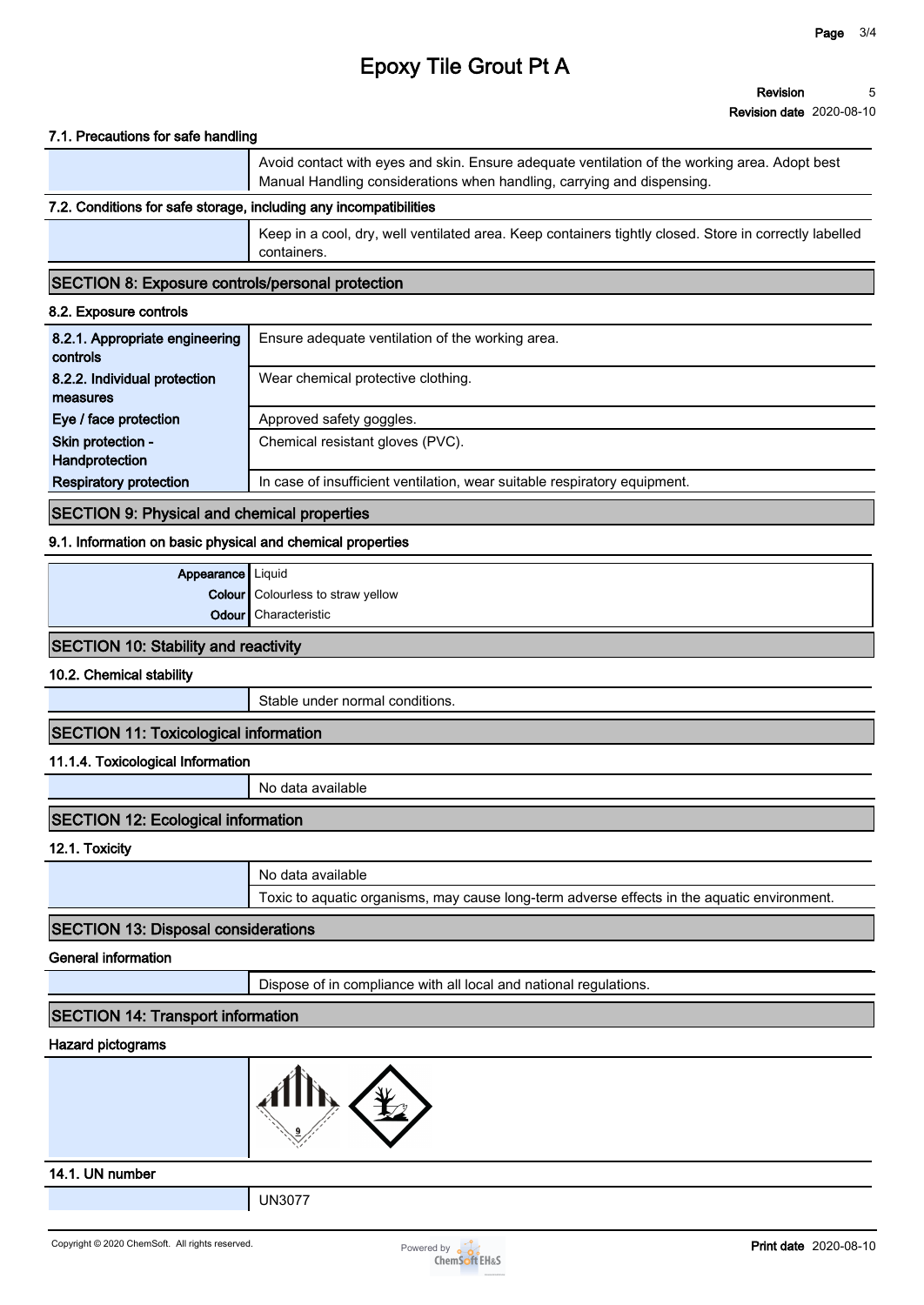# **Epoxy Tile Grout Pt A**

**Revision Revision date 2020-08-10 5**

| 14.2. UN proper shipping name             |                                                          |  |  |  |
|-------------------------------------------|----------------------------------------------------------|--|--|--|
|                                           | ENVIRONMENTALLY HAZARDOUS SUBSTANCE, SOLID, N.O.S.       |  |  |  |
| 14.3. Transport hazard class(es)          |                                                          |  |  |  |
| <b>ADR/RID</b>                            | $\boldsymbol{9}$                                         |  |  |  |
| Subsidiary risk                           |                                                          |  |  |  |
| <b>IMDG</b>                               | 9                                                        |  |  |  |
| Subsidiary risk                           |                                                          |  |  |  |
| <b>IATA</b>                               | 9                                                        |  |  |  |
| Subsidiary risk                           |                                                          |  |  |  |
| 14.4. Packing group                       |                                                          |  |  |  |
| Packing group                             | $\mathbf{III}$                                           |  |  |  |
| 14.5. Environmental hazards               |                                                          |  |  |  |
| <b>Environmental hazards</b>              | Yes                                                      |  |  |  |
| Marine pollutant                          | Yes                                                      |  |  |  |
| <b>ADR/RID</b>                            |                                                          |  |  |  |
| <b>Hazard ID</b>                          | 90                                                       |  |  |  |
| <b>Tunnel Category</b>                    | (E)                                                      |  |  |  |
| <b>IMDG</b>                               |                                                          |  |  |  |
| <b>EmS Code</b>                           | F-A S-F                                                  |  |  |  |
| <b>IATA</b>                               |                                                          |  |  |  |
| <b>Packing Instruction (Cargo)</b>        | 956                                                      |  |  |  |
| <b>Maximum quantity</b>                   | 400 kg                                                   |  |  |  |
| <b>Packing Instruction</b>                | 956                                                      |  |  |  |
| (Passenger)                               |                                                          |  |  |  |
| <b>Maximum quantity</b>                   | 400 kg                                                   |  |  |  |
| <b>Further information</b>                |                                                          |  |  |  |
|                                           | The product is not classified as dangerous for carriage. |  |  |  |
| <b>SECTION 15: Regulatory information</b> |                                                          |  |  |  |

## **SECTION 16: Other information**

| Other information            |                                                                                                                                                                                                                                                                                                                                                                                                                                                                                |  |  |  |
|------------------------------|--------------------------------------------------------------------------------------------------------------------------------------------------------------------------------------------------------------------------------------------------------------------------------------------------------------------------------------------------------------------------------------------------------------------------------------------------------------------------------|--|--|--|
| Revision                     | This document differs from the previous version in the following areas:.<br>8 - Respiratory protection.                                                                                                                                                                                                                                                                                                                                                                        |  |  |  |
| Text of Hazard Statements in | Skin Irrit. 2: H315 - Causes skin irritation.                                                                                                                                                                                                                                                                                                                                                                                                                                  |  |  |  |
| Section 3                    | Skin Sens. 1: H317 - May cause an allergic skin reaction.                                                                                                                                                                                                                                                                                                                                                                                                                      |  |  |  |
|                              | Eye Irrit. 2: H319 - Causes serious eye irritation.                                                                                                                                                                                                                                                                                                                                                                                                                            |  |  |  |
|                              | Aquatic Chronic 2: H411 - Toxic to aquatic life with long lasting effects.                                                                                                                                                                                                                                                                                                                                                                                                     |  |  |  |
| <b>Further information</b>   |                                                                                                                                                                                                                                                                                                                                                                                                                                                                                |  |  |  |
|                              | The information supplied in this Safety Data Sheet is designed only as guidance for the safe use,<br>storage and handling of the product. This information is correct to the best of our knowledge and<br>belief at the date of publication however no guarantee is made to its accuracy. This information<br>relates only to the specific material designated and may not be valid for such material used in<br>combination with any other materials or in any other process. |  |  |  |

Copyright © 2020 ChemSoft. All rights reserved.<br> **Print date** 2020-08-10<br>
ChemSoft EH&S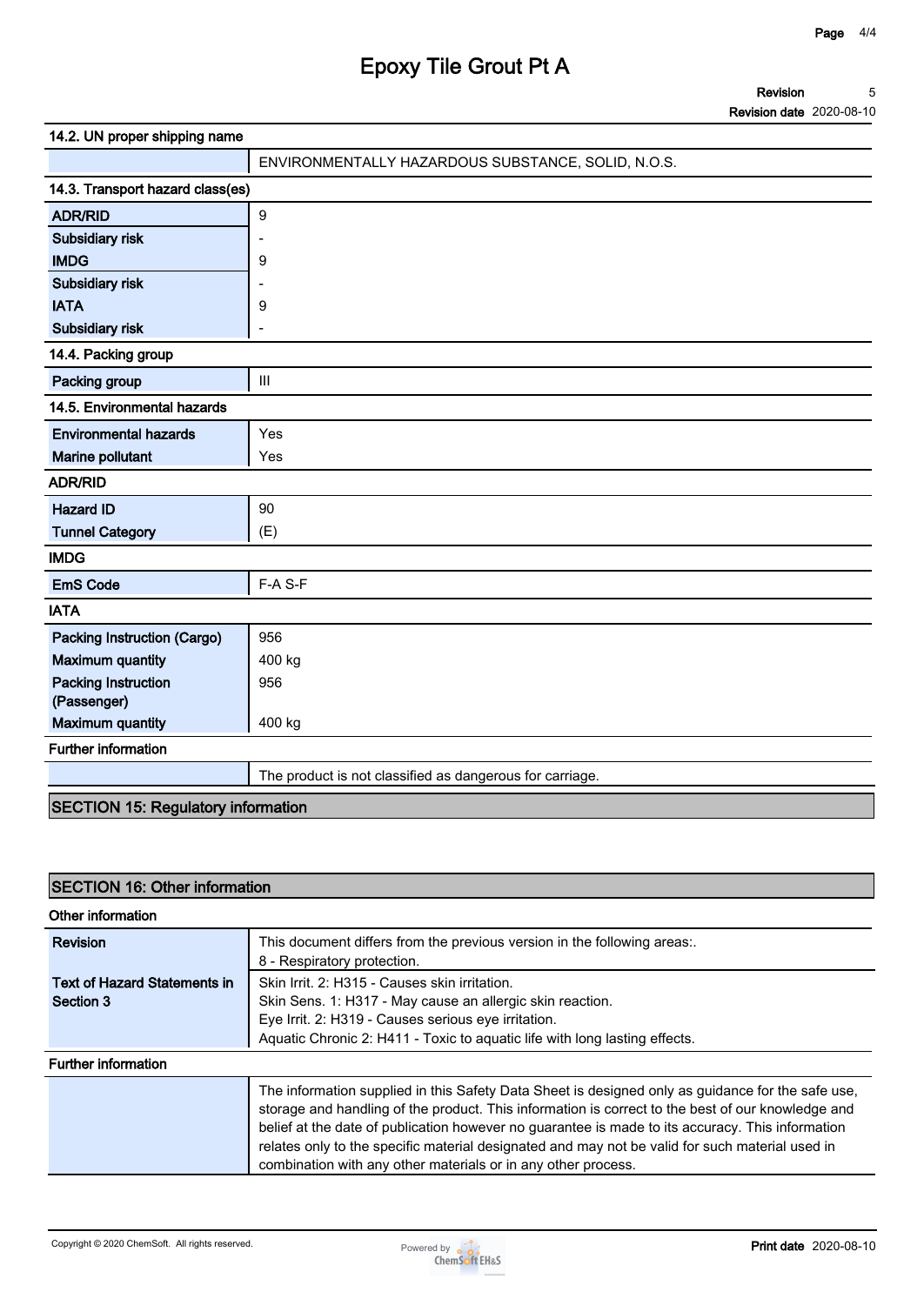

## **SAFETY DATA SHEET according to Regulation (EU) 2015/830**

**Epoxy Tile Grout Pt B**

**Revision 4**

**Page 1/4**

|                                                       | <b>Revision date 2020-08-10</b>                                                                                                                                                                                                                                        |
|-------------------------------------------------------|------------------------------------------------------------------------------------------------------------------------------------------------------------------------------------------------------------------------------------------------------------------------|
|                                                       | SECTION 1: Identification of the substance/mixture and of the company/undertaking                                                                                                                                                                                      |
| 1.1. Product identifier                               |                                                                                                                                                                                                                                                                        |
| <b>Product name</b>                                   | Epoxy Tile Grout Pt B                                                                                                                                                                                                                                                  |
|                                                       | 1.2. Relevant identified uses of the substance or mixture and uses advised against                                                                                                                                                                                     |
| <b>Product Use</b>                                    | [SU22] Professional uses: Public domain (administration, education, entertainment, services,<br>craftsmen); [SU19] Building and construction work; [PC0] Other; [PROC19] Hand-mixing with<br>intimate contact and only PPE available; [ERC3] Formulation in materials; |
| 1.3. Details of the supplier of the safety data sheet |                                                                                                                                                                                                                                                                        |
| Company                                               | Larsen Building Products Ltd                                                                                                                                                                                                                                           |
| <b>Address</b>                                        | 4 West Bank Road<br><b>Belfast Harbour Industrial Estate</b><br><b>Belfast</b><br>BT3 9JL<br>United Kingdom                                                                                                                                                            |
| Web                                                   | www.larsenbuildingproducts.com                                                                                                                                                                                                                                         |
| <b>Telephone</b>                                      | +44 (0) 28 9077 4000                                                                                                                                                                                                                                                   |
| Fax                                                   | +44 (0)28 9077 6945                                                                                                                                                                                                                                                    |

# **SECTION 2: Hazards identification**

**Email t.moore@larsenbuildingproducts.com**

| 2.1. Classification of the substance or mixture |                                                                                       |  |  |  |  |
|-------------------------------------------------|---------------------------------------------------------------------------------------|--|--|--|--|
| 2.1.2. Classification - EC                      | Skin Irrit. 2: H315; Skin Sens. 1: H317; Eye Irrit. 2: H319; Aquatic Chronic 3: H412; |  |  |  |  |
| 1272/2008                                       |                                                                                       |  |  |  |  |

#### **2.2. Label elements**

| Hazard pictograms                                    |                                                                                                                                                                                                                                                                                                                      |
|------------------------------------------------------|----------------------------------------------------------------------------------------------------------------------------------------------------------------------------------------------------------------------------------------------------------------------------------------------------------------------|
| <b>Signal Word</b>                                   | Warning                                                                                                                                                                                                                                                                                                              |
| <b>Hazard Statement</b>                              | Skin Irrit, 2: H315 - Causes skin irritation.<br>Skin Sens. 1: H317 - May cause an allergic skin reaction.<br>Eye Irrit. 2: H319 - Causes serious eye irritation.<br>Aquatic Chronic 3: H412 - Harmful to aquatic life with long lasting effects.                                                                    |
| <b>Precautionary Statement:</b><br><b>Prevention</b> | P261 - Avoid breathing dust/fume/gas/mist/vapours/spray.<br>P264 - Wash thoroughly after handling.<br>P272 - Contaminated work clothing should not be allowed out of the workplace.<br>P273 - Avoid release to the environment.<br>P280 - Wear protective gloves/protective clothing/eye protection/face protection. |
| <b>Precautionary Statement:</b><br>Response          | P302+P352 - IF ON SKIN: Wash with plenty of water/.<br>P305+P351+P338 - IF IN EYES: Rinse cautiously with water for several minutes. Remove contact<br>lenses, if present and easy to do. Continue rinsing.                                                                                                          |

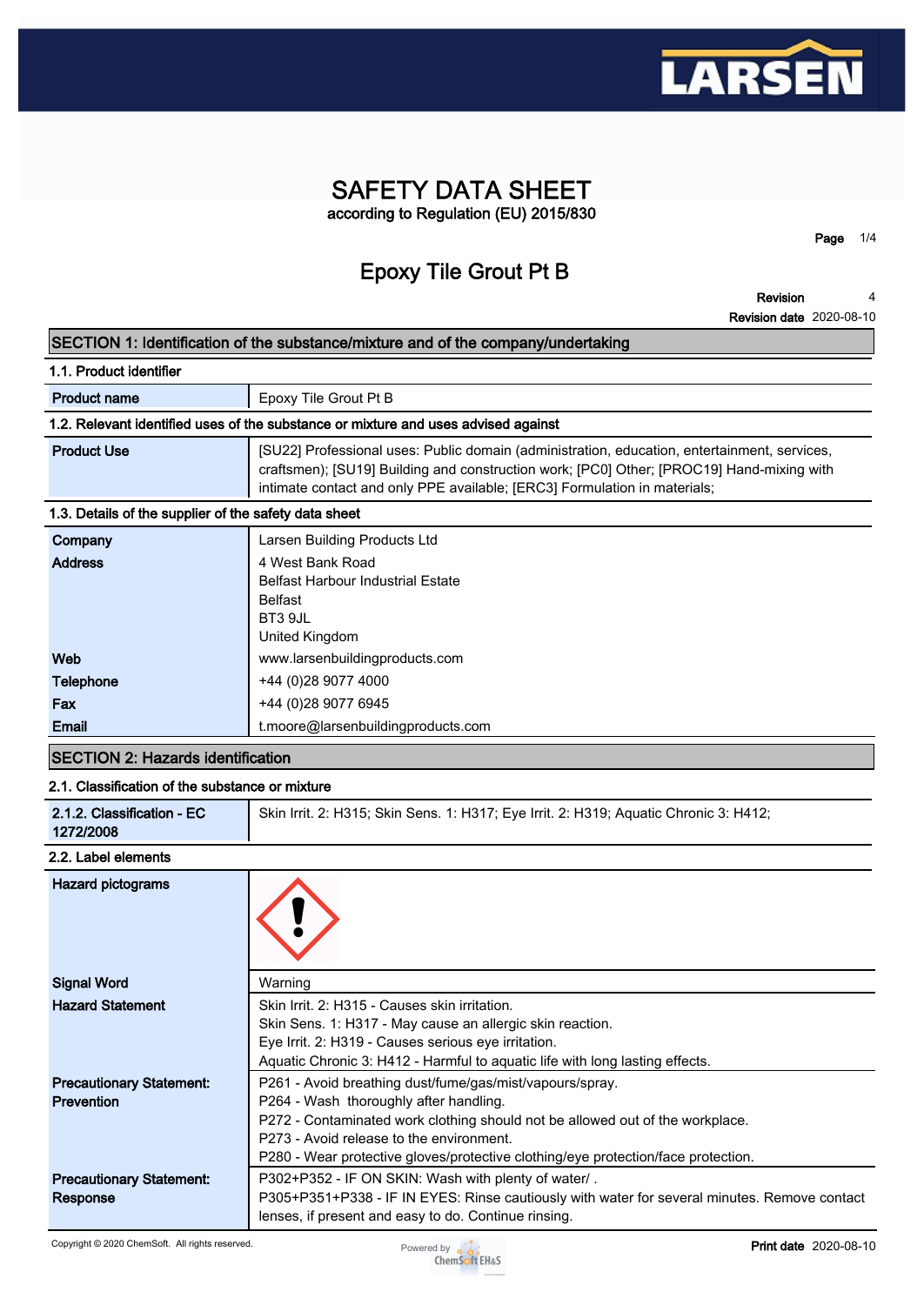# **Epoxy Tile Grout Pt B**

| 2.2. Label elements             |                                                                              |
|---------------------------------|------------------------------------------------------------------------------|
|                                 | P321 - Specific treatment (see on this label).                               |
|                                 | P332+P313 - If skin irritation occurs: Get medical advice/attention.         |
|                                 | P333+P313 - If skin irritation or rash occurs: Get medical advice/attention. |
|                                 | P337+P313 - If eye irritation persists: Get medical advice/attention.        |
| <b>Precautionary Statement:</b> | P501 - Dispose of contents/container to                                      |
| <b>Disposal</b>                 |                                                                              |

## **SECTION 3: Composition/information on ingredients**

#### **3.2. Mixtures**

## **EC 1272/2008**

| Skin Irrit. 2: H315; Skin Sens.<br>155240-10-1<br>Polyamine Hardener<br>1: H317; Eye Irrit. 2: H319; | <b>Chemical Name</b> | Index No. | CAS No. | EC No. | <b>REACH Registration</b><br><b>Number</b> | Conc.<br>$(\%w/w)$ | Classification           |
|------------------------------------------------------------------------------------------------------|----------------------|-----------|---------|--------|--------------------------------------------|--------------------|--------------------------|
|                                                                                                      |                      |           |         |        |                                            |                    | Aquatic Chronic 3: H412; |

## **SECTION 4: First aid measures**

## **4.1. Description of first aid measures**

| Inhalation          | Irritating to respiratory system. Inhalation may cause coughing, tightness of the chest and irritation<br>of the respiratory system. Move the exposed person to fresh air. Seek medical attention. |
|---------------------|----------------------------------------------------------------------------------------------------------------------------------------------------------------------------------------------------|
| Eye contact         | Irritating to eyes. Rinse immediately with plenty of water for 15 minutes holding the eyelids open.<br>Seek medical attention if irritation or symptoms persist.                                   |
| <b>Skin contact</b> | Irritating to skin. Wash off immediately with plenty of soap and water. Remove contaminated<br>clothing. Seek medical attention if irritation or symptoms persist.                                 |
| Ingestion           | Ingestion may cause nausea and vomiting. Seek medical attention if irritation or symptoms persist.<br>DO NOT INDUCE VOMITING.                                                                      |

## **SECTION 5: Firefighting measures**

### **5.1. Extinguishing media**

**Carbon oxides.**

|                                                            | Garbon oxides.                                                                                                                                                          |  |  |
|------------------------------------------------------------|-------------------------------------------------------------------------------------------------------------------------------------------------------------------------|--|--|
| 5.2. Special hazards arising from the substance or mixture |                                                                                                                                                                         |  |  |
|                                                            | Burning produces irritating, toxic and obnoxious fumes.                                                                                                                 |  |  |
| 5.3. Advice for firefighters                               |                                                                                                                                                                         |  |  |
|                                                            | Wear suitable respiratory equipment when necessary.                                                                                                                     |  |  |
| <b>ISECTION 6: Accidental release measures</b>             |                                                                                                                                                                         |  |  |
|                                                            | 6.1. Personal precautions, protective equipment and emergency procedures                                                                                                |  |  |
|                                                            | Ensure adequate ventilation of the working area. Wear suitable protective equipment.                                                                                    |  |  |
| 6.2. Environmental precautions                             |                                                                                                                                                                         |  |  |
|                                                            | Do not allow product to enter drains. Prevent further spillage if safe.                                                                                                 |  |  |
| 6.3. Methods and material for containment and cleaning up  |                                                                                                                                                                         |  |  |
|                                                            | Absorb with inert, absorbent material. Sweep up. Transfer to suitable, labelled containers for<br>disposal. Clean spillage area thoroughly with plenty of water.        |  |  |
| <b>SECTION 7: Handling and storage</b>                     |                                                                                                                                                                         |  |  |
| 7.1. Precautions for safe handling                         |                                                                                                                                                                         |  |  |
|                                                            | Avoid contact with eyes and skin. Ensure adequate ventilation of the working area. Adopt best<br>Manual Handling considerations when handling, carrying and dispensing. |  |  |
|                                                            |                                                                                                                                                                         |  |  |

### **7.2. Conditions for safe storage, including any incompatibilities**

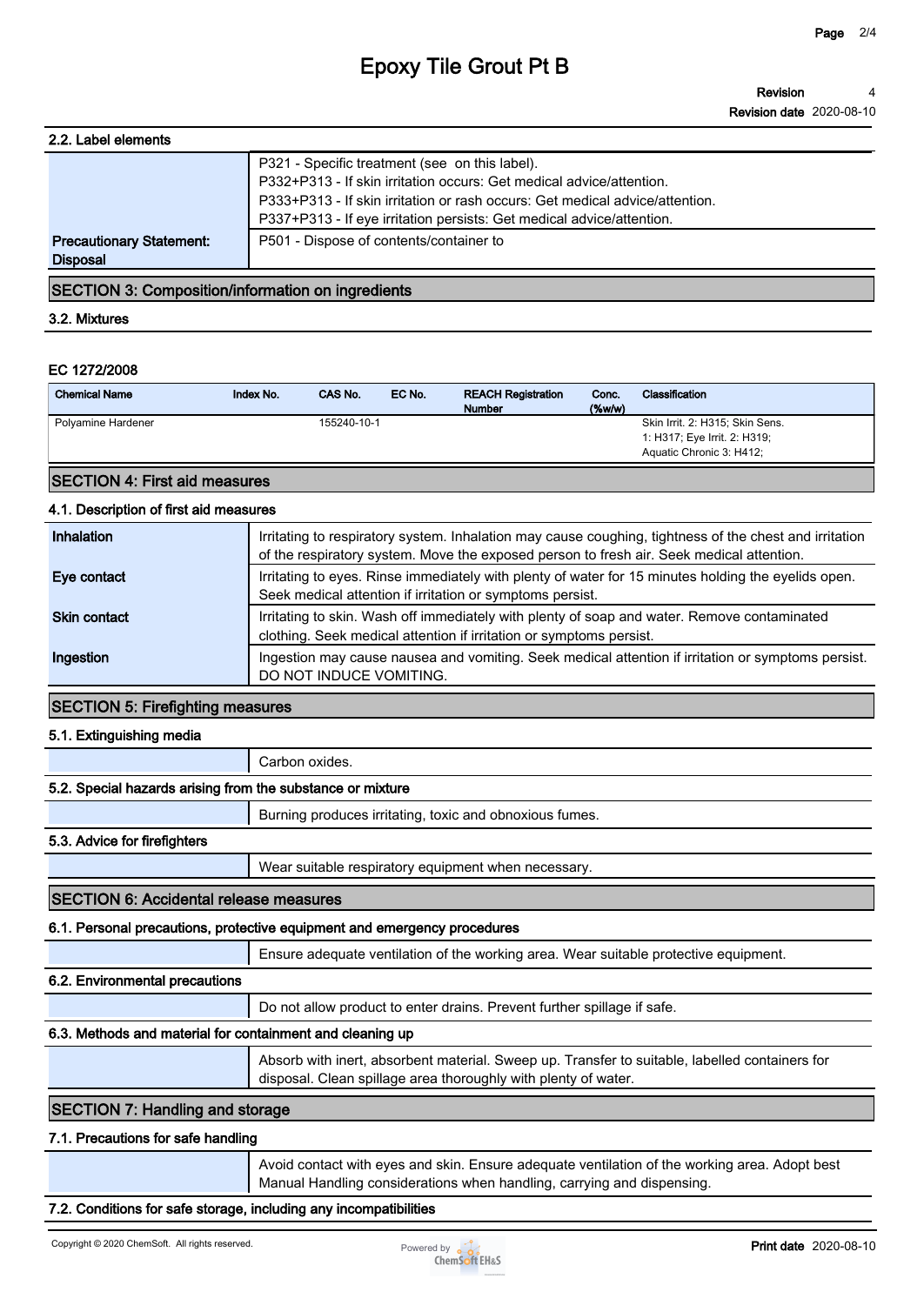## **Epoxy Tile Grout Pt B**

#### **Revision date 2020-08-10**

#### **7.2. Conditions for safe storage, including any incompatibilities**

**Keep in a cool, dry, well ventilated area. Keep containers tightly closed. Store in correctly labelled containers.**

#### **SECTION 8: Exposure controls/personal protection**

| 8.2. Exposure controls                     |                                                                           |
|--------------------------------------------|---------------------------------------------------------------------------|
| 8.2.1. Appropriate engineering<br>controls | Ensure adequate ventilation of the working area.                          |
| 8.2.2. Individual protection<br>measures   | Wear chemical protective clothing.                                        |
| Eye / face protection                      | Approved safety goggles.                                                  |
| Skin protection -<br>Handprotection        | Chemical resistant gloves (PVC).                                          |
| <b>Respiratory protection</b>              | In case of insufficient ventilation, wear suitable respiratory equipment. |

## **SECTION 9: Physical and chemical properties**

## **9.1. Information on basic physical and chemical properties**

| <b>Appearance</b> Liquid |                                          |
|--------------------------|------------------------------------------|
|                          | <b>Colour</b> Colourless to straw yellow |
|                          | <b>Odour</b> Characteristic              |
|                          |                                          |

#### **SECTION 10: Stability and reactivity**

#### **10.2. Chemical stability**

**Stable under normal conditions.**

## **SECTION 11: Toxicological information**

**11.1.4. Toxicological Information**

**No data available**

## **SECTION 12: Ecological information**

**12.1. Toxicity**

**No data available**

### **SECTION 13: Disposal considerations**

#### **General information**

**Dispose of in compliance with all local and national regulations.**

#### **SECTION 14: Transport information**

**14.1. UN number**

**The product is not classified as dangerous for carriage.**

### **14.2. UN proper shipping name**

**The product is not classified as dangerous for carriage.**

## **14.3. Transport hazard class(es)**

**The product is not classified as dangerous for carriage.**

## **14.4. Packing group**

**The product is not classified as dangerous for carriage.**

## **14.5. Environmental hazards**

**The product is not classified as dangerous for carriage.**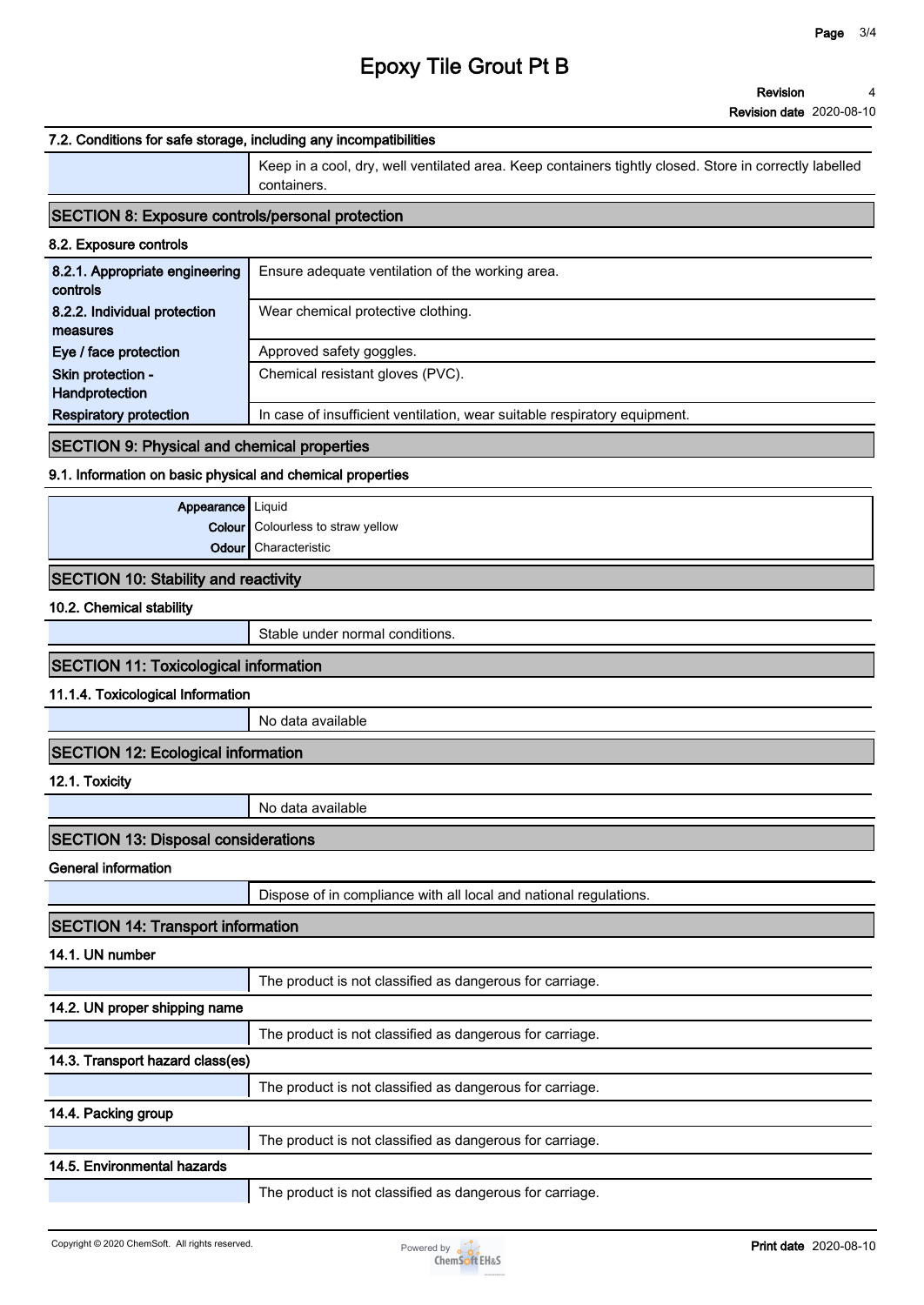# **Epoxy Tile Grout Pt B**

**Revision Revision date 2020-08-10 4**

**14.6. Special precautions for user**

## **14.7. Transport in bulk according to Annex II of MARPOL 73/78 and the IBC Code**

**The product is not classified as dangerous for carriage.**

**Further information**

**The product is not classified as dangerous for carriage.**

**SECTION 15: Regulatory information**

| <b>SECTION 16: Other information</b>             |                                                                                                                                                                                                                                                                                                                                                                                                                                                                                |  |
|--------------------------------------------------|--------------------------------------------------------------------------------------------------------------------------------------------------------------------------------------------------------------------------------------------------------------------------------------------------------------------------------------------------------------------------------------------------------------------------------------------------------------------------------|--|
| Other information                                |                                                                                                                                                                                                                                                                                                                                                                                                                                                                                |  |
| <b>Revision</b>                                  | This document differs from the previous version in the following areas:.<br>8 - Respiratory protection.                                                                                                                                                                                                                                                                                                                                                                        |  |
| <b>Text of Hazard Statements in</b><br>Section 3 | Skin Irrit. 2: H315 - Causes skin irritation.<br>Skin Sens. 1: H317 - May cause an allergic skin reaction.<br>Eye Irrit. 2: H319 - Causes serious eye irritation.<br>Aquatic Chronic 3: H412 - Harmful to aquatic life with long lasting effects.                                                                                                                                                                                                                              |  |
| <b>Further information</b>                       |                                                                                                                                                                                                                                                                                                                                                                                                                                                                                |  |
|                                                  | The information supplied in this Safety Data Sheet is designed only as guidance for the safe use,<br>storage and handling of the product. This information is correct to the best of our knowledge and<br>belief at the date of publication however no guarantee is made to its accuracy. This information<br>relates only to the specific material designated and may not be valid for such material used in<br>combination with any other materials or in any other process. |  |

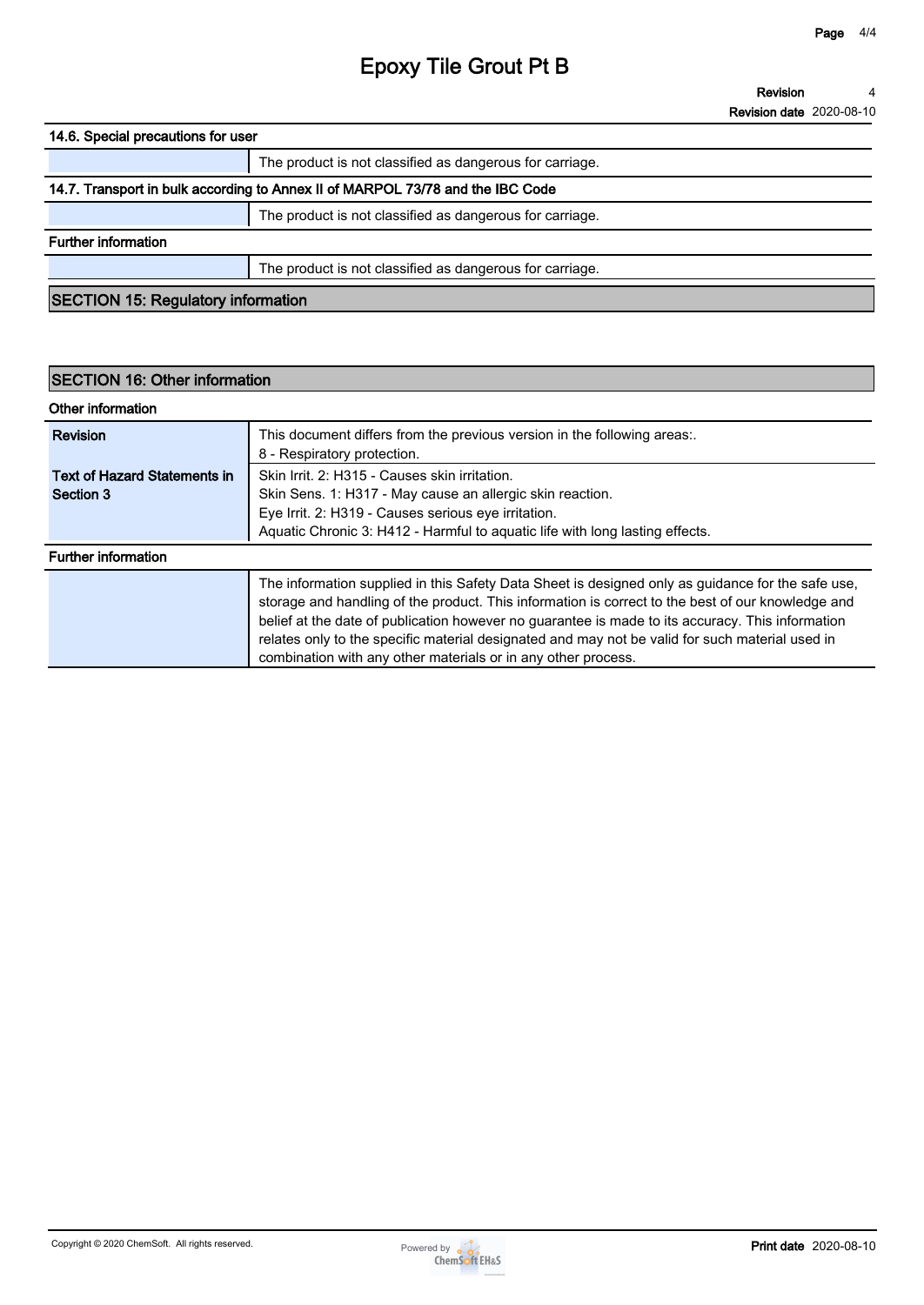

## **SAFETY DATA SHEET according to Regulation (EU) 2015/830**

**Epoxy Tile Grout Pt C**

**Revision 8**

**Page 1/5**

**Revision date 2020-08-10**

## **SECTION 1: Identification of the substance/mixture and of the company/undertaking 1.1. Product identifier Product name Epoxy Tile Grout Pt C 1.2. Relevant identified uses of the substance or mixture and uses advised against Product Use [SU22] Professional uses: Public domain (administration, education, entertainment, services, <b>Product craftsmen); [SU19] Building and construction work; [PC0] Other; [PROC19] Hand-mixing with intimate contact and only PPE available; [ERC3] Formulation in materials; [AC4] Stone, plaster, cement, glass and ceramic articles; Description A** factory produced drymix mortar (blend of sand, hydraulic binders, fillers and additives) to be **mixed at the point of use with water for use in the construction industry. 1.3. Details of the supplier of the safety data sheet Company Larsen Building Products Ltd Address 4 West Bank Road Belfast Harbour Industrial Estate Belfast BT3 9JL United Kingdom Web www.larsenbuildingproducts.com Telephone +44 (0)28 9077 4000 Fax +44** (0)28 9077 6945 **Email t.moore@larsenbuildingproducts.com SECTION 2: Hazards identification**

### **2.1. Classification of the substance or mixture**

| 2.1.2. Classification - EC<br>1272/2008 | Skin Irrit. 2: H315; Skin Sens. 1: H317; Eye Dam. 1: H318; |
|-----------------------------------------|------------------------------------------------------------|
| 2.2. Label elements                     |                                                            |

| <b>Hazard pictograms</b>        |                                                                                              |
|---------------------------------|----------------------------------------------------------------------------------------------|
| <b>Signal Word</b>              | Danger                                                                                       |
| <b>Hazard Statement</b>         | Skin Irrit. 2: H315 - Causes skin irritation.                                                |
|                                 | Skin Sens. 1: H317 - May cause an allergic skin reaction.                                    |
|                                 | Eye Dam. 1: H318 - Causes serious eye damage.                                                |
| <b>Precautionary Statement:</b> | P261 - Avoid breathing dust/fume/gas/mist/vapours/spray.                                     |
| Prevention                      | P264 - Wash thoroughly after handling.                                                       |
|                                 | P272 - Contaminated work clothing should not be allowed out of the workplace.                |
|                                 | P280 - Wear protective gloves/protective clothing/eye protection/face protection.            |
| <b>Precautionary Statement:</b> | P302+P352 - IF ON SKIN: Wash with plenty of water/.                                          |
| Response                        | P305+P351+P338 - IF IN EYES: Rinse cautiously with water for several minutes. Remove contact |

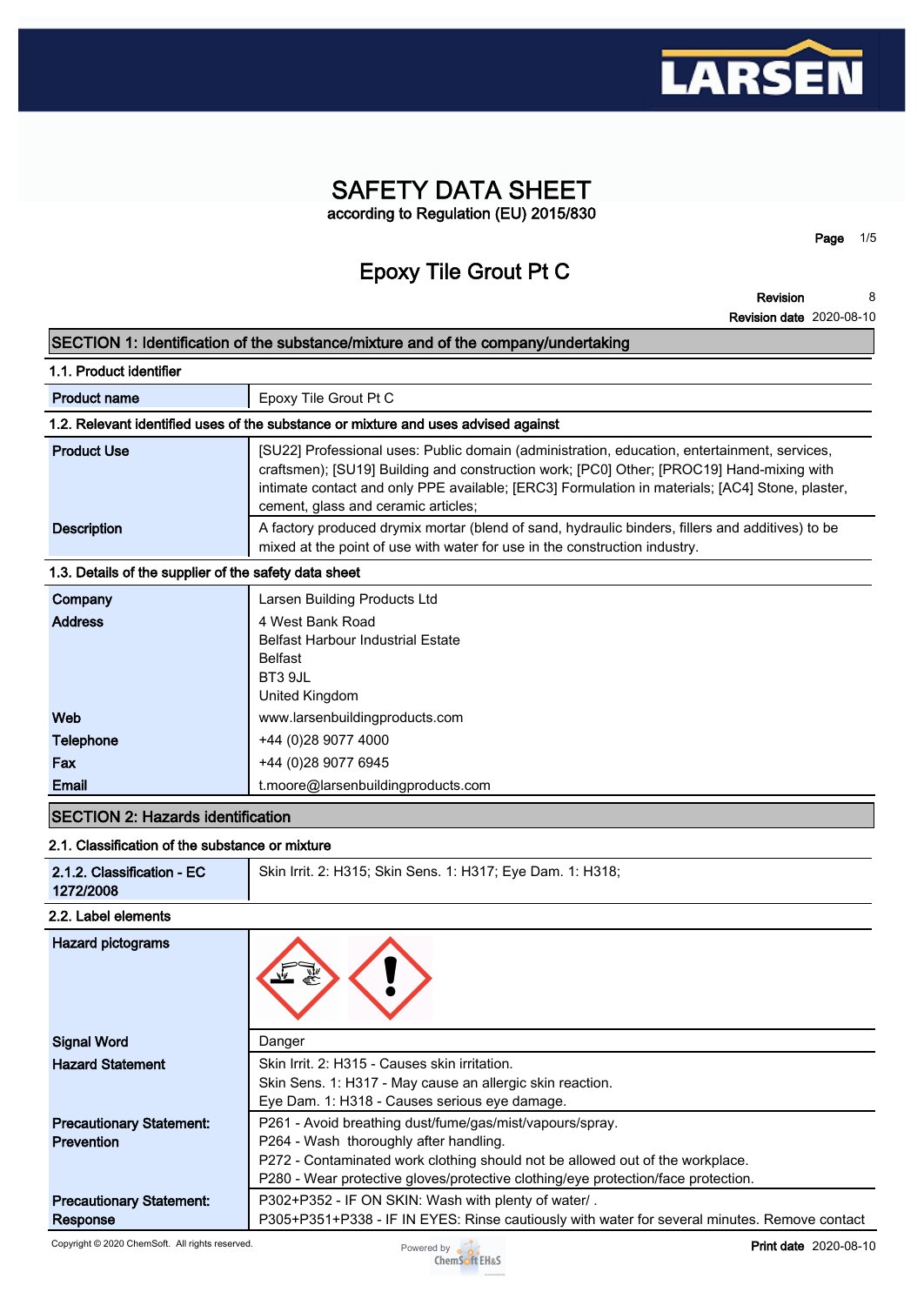# **Epoxy Tile Grout Pt C**

| 2.2. Label elements             |                                                                                                       |
|---------------------------------|-------------------------------------------------------------------------------------------------------|
|                                 | lenses, if present and easy to do. Continue rinsing.                                                  |
|                                 | P310 - Immediately call a POISON CENTER/doctor/.                                                      |
|                                 | P321 - Specific treatment (see on this label).                                                        |
|                                 | P332+P313 - If skin irritation occurs: Get medical advice/attention.                                  |
|                                 | P333+P313 - If skin irritation or rash occurs: Get medical advice/attention.                          |
| <b>Precautionary Statement:</b> | P501 - Dispose of contents/container to                                                               |
| <b>Disposal</b>                 |                                                                                                       |
| <b>Further information</b>      |                                                                                                       |
|                                 | This product contains portland cement which contains Chromium VI. Reducing agents have been           |
|                                 | added to this product to reduce the risk of allergic dermatitis when the product is mixed with water, |
|                                 | providing the product has been stored as directed and is within its shelf life.                       |

## **SECTION 3: Composition/information on ingredients**

#### **3.2. Mixtures**

## **EC 1272/2008**

| <b>Chemical Name</b>   | Index No. | CAS No.    | EC No.    | <b>REACH Registration</b><br><b>Number</b> | Conc.<br>(% | Classification                                                |
|------------------------|-----------|------------|-----------|--------------------------------------------|-------------|---------------------------------------------------------------|
| <b>Portland Cement</b> |           | 65997-15-1 | 266-043-4 |                                            |             | Skin Irrit. 2: H315; Skin Sens.<br>1: H317; Eye Dam. 1: H318; |
| <b>Barium Sulphate</b> |           | 7727-43-7  |           |                                            |             |                                                               |
| Silica Flour           |           | 14808-60-7 |           |                                            |             |                                                               |

## **SECTION 4: First aid measures**

## **4.1. Description of first aid measures**

| Inhalation          | Irritating to respiratory system. Inhalation may cause coughing, tightness of the chest and irritation<br>of the respiratory system. Move the exposed person to fresh air. Seek medical attention. |
|---------------------|----------------------------------------------------------------------------------------------------------------------------------------------------------------------------------------------------|
| Eye contact         | Irritating to eyes. Rinse immediately with plenty of water for 15 minutes holding the eyelids open.<br>Seek medical attention if irritation or symptoms persist.                                   |
| <b>Skin contact</b> | Irritating to skin. Wash off immediately with plenty of soap and water. Remove contaminated<br>clothing. Seek medical attention if irritation or symptoms persist.                                 |
| Ingestion           | Ingestion may cause nausea and vomiting. Seek medical attention if irritation or symptoms persist.<br>DO NOT INDUCE VOMITING.                                                                      |

## **SECTION 5: Firefighting measures**

**5.1. Extinguishing media**

**Carbon oxides.**

## **5.2. Special hazards arising from the substance or mixture**

**Burning produces irritating, toxic and obnoxious fumes.**

## **5.3. Advice for firefighters**

**Self-contained breathing apparatus. Wear protective clothing.**

## **SECTION 6: Accidental release measures**

## **6.1. Personal precautions, protective equipment and emergency procedures**

**Ensure adequate ventilation of the working area. Wear suitable protective equipment.**

## **6.2. Environmental precautions**

**Do not allow product to enter drains. Prevent further spillage if safe.**

## **6.3. Methods and material for containment and cleaning up**

**Sweep up. Transfer to suitable, labelled containers for disposal. Clean spillage area thoroughly** 

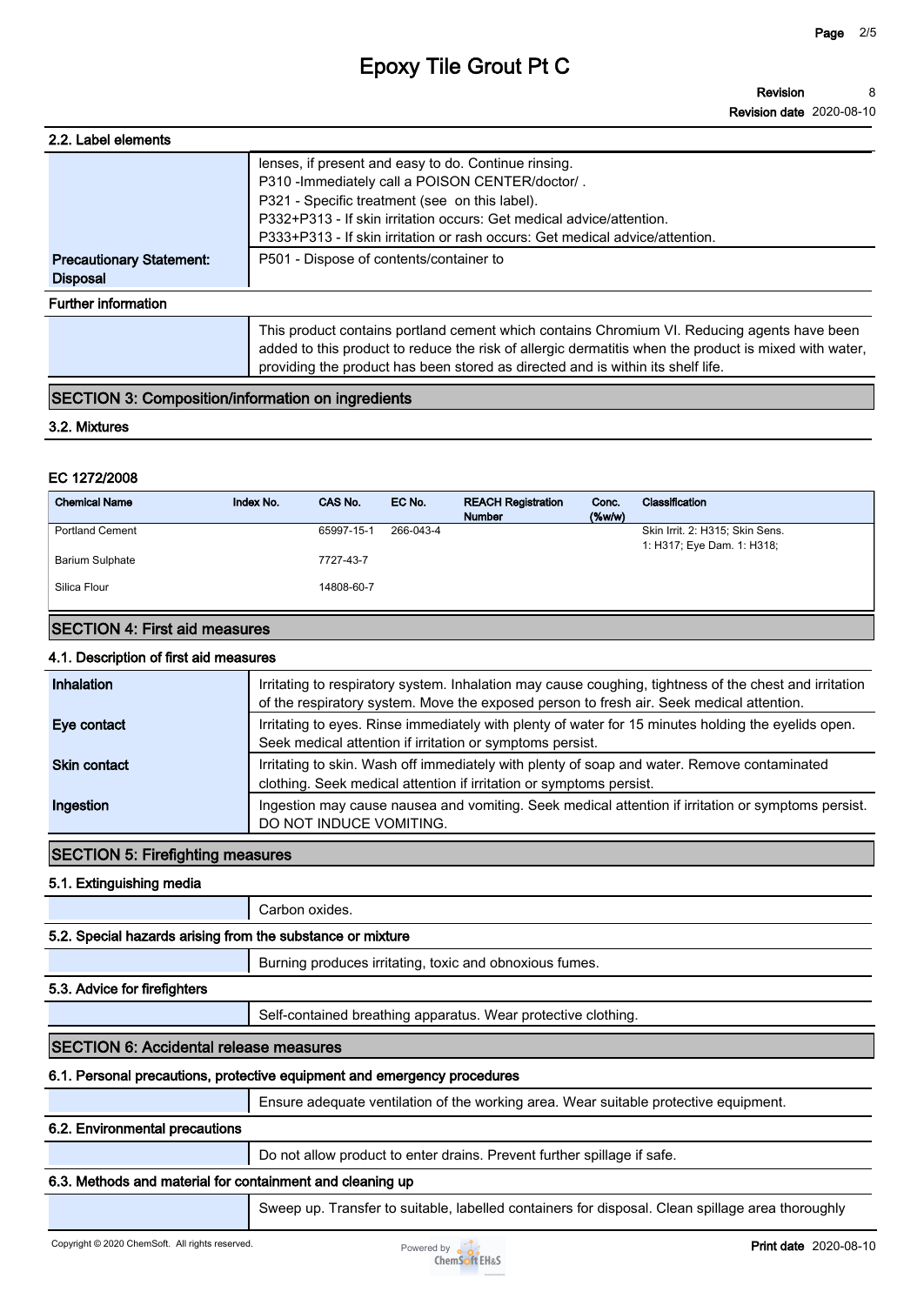#### **Revision 8**

**Revision date 2020-08-10**

#### **6.3. Methods and material for containment and cleaning up**

**with plenty of water.**

## **SECTION 7: Handling and storage**

## **7.1. Precautions for safe handling**

**Avoid contact with eyes and skin. Ensure adequate ventilation of the working area. Adopt best Manual Handling considerations when handling, carrying and dispensing.**

## **7.2. Conditions for safe storage, including any incompatibilities**

**Keep in a cool, dry, well ventilated area. Keep containers tightly closed. Store in correctly labelled containers.**

### **SECTION 8: Exposure controls/personal protection**

## **8.1. Control parameters**

## **8.1.1. Exposure Limit Values**

| <b>Barium Sulphate</b> | WEL 8-hr limit ppm: -                                                            | WEL 8-hr limit mg/m3: -                                                             |
|------------------------|----------------------------------------------------------------------------------|-------------------------------------------------------------------------------------|
|                        | WEL 15 min limit ppm: -                                                          | WEL 15 min limit mg/m3: -                                                           |
|                        | WEL 8-hr limit mg/m3 total 10<br>inhalable dust:<br>WEL 8-hr limit mg/m3 total 4 | WEL 15 min limit mg/m3 total -<br>inhalable dust:<br>WEL 15 min limit mg/m3 total - |
|                        | respirable dust:                                                                 | respirable dust:                                                                    |
| <b>Portland Cement</b> | WEL 8-hr limit ppm: -                                                            | WEL 8-hr limit mg/m3: -                                                             |
|                        | WEL 15 min limit ppm: -                                                          | WEL 15 min limit mg/m3: -                                                           |
|                        | WEL 8-hr limit mg/m3 total 10<br>inhalable dust:                                 | WEL 15 min limit mg/m3 total -<br>inhalable dust:                                   |
|                        | WEL 8-hr limit mg/m3 total 4                                                     | WEL 15 min limit mg/m3 total -                                                      |
|                        | respirable dust:                                                                 | respirable dust:                                                                    |

### **8.2. Exposure controls**

| 8.2.1. Appropriate engineering<br>controls | Ensure adequate ventilation of the working area.                                               |
|--------------------------------------------|------------------------------------------------------------------------------------------------|
| 8.2.2. Individual protection               | Appropriate dedicated workwear is generally sufficient under normal handling conditions.       |
| measures                                   |                                                                                                |
| Eye / face protection                      | Suitable eye protection.                                                                       |
| Skin protection -                          | Wear suitable gloves.                                                                          |
| Handprotection                             |                                                                                                |
| <b>Skin protection - Other</b>             | After contact with skin, wash immediately with plenty of water.                                |
| <b>Respiratory protection</b>              | Do not breathe dust. In case of insufficient ventilation, wear suitable respiratory equipment. |

## **SECTION 9: Physical and chemical properties**

### **9.1. Information on basic physical and chemical properties**

| <b>Appearance</b> Powder                    |                                                                     |
|---------------------------------------------|---------------------------------------------------------------------|
|                                             | <b>Colour</b> Various                                               |
| <b>Odour</b> Faint                          |                                                                     |
| <b>SECTION 10: Stability and reactivity</b> |                                                                     |
| 10.1. Reactivity                            |                                                                     |
|                                             | Avoid contact with: Strong acids. Avoid contact with: Strong bases. |
| 10.2. Chemical stability                    |                                                                     |
|                                             | Stable under normal conditions.                                     |
| 10.3. Possibility of hazardous reactions    |                                                                     |

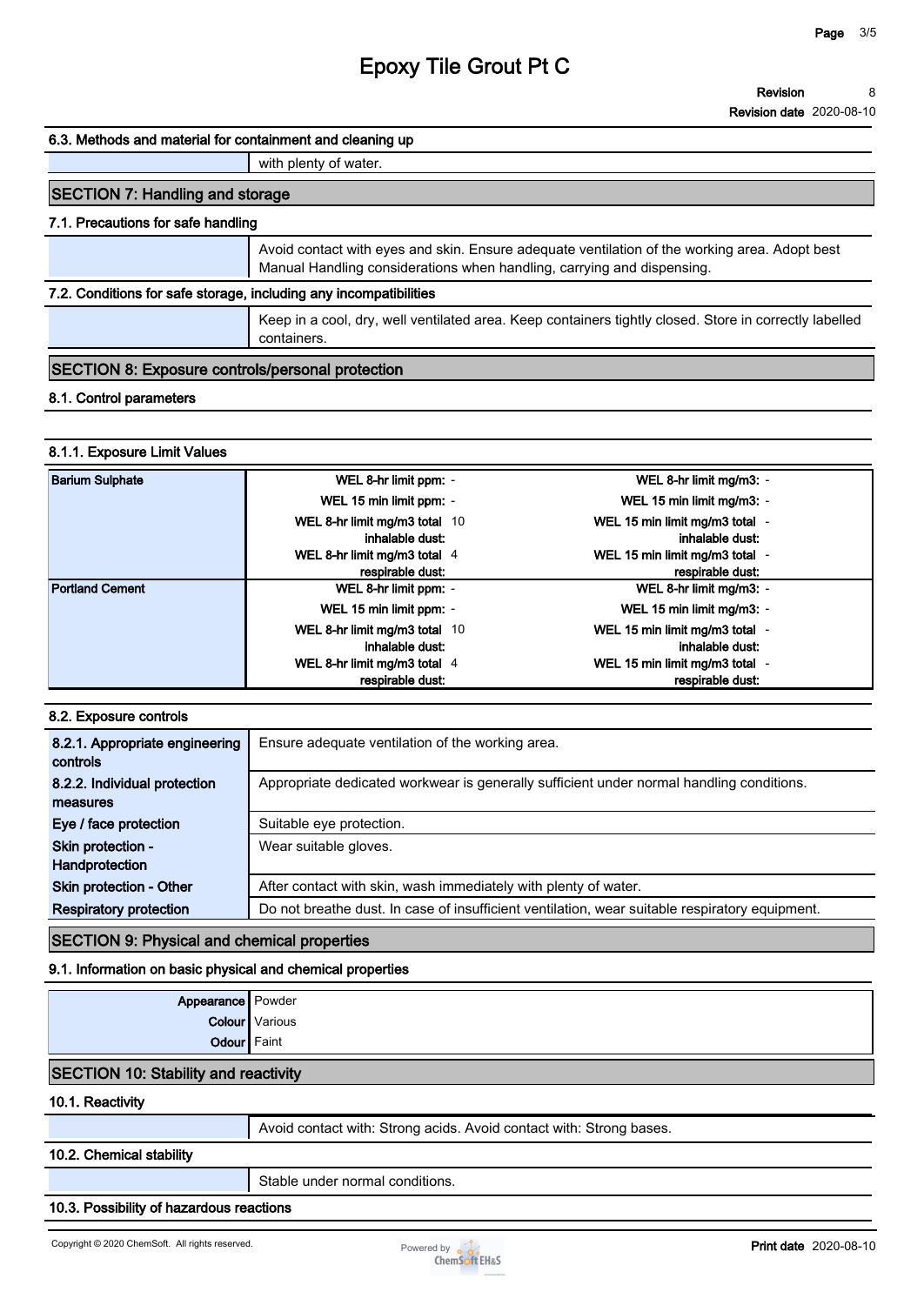# **Epoxy Tile Grout Pt C**

| 10.3. Possibility of hazardous reactions     |                                                                                                                                                                                                   |
|----------------------------------------------|---------------------------------------------------------------------------------------------------------------------------------------------------------------------------------------------------|
|                                              | Organic materials.                                                                                                                                                                                |
| 10.4. Conditions to avoid                    |                                                                                                                                                                                                   |
|                                              | Heat, sparks and open flames.                                                                                                                                                                     |
| <b>Further information</b>                   |                                                                                                                                                                                                   |
|                                              | Avoid formation of dust.                                                                                                                                                                          |
| <b>SECTION 11: Toxicological information</b> |                                                                                                                                                                                                   |
| 11.1. Information on toxicological effects   |                                                                                                                                                                                                   |
| <b>Acute toxicity</b>                        | Irritating to eyes, respiratory system and skin. Contact between cement powder and body fluids<br>(e.g. sweat and eye fluid) may also cause skin and respiratory irritation, dermatitis or burns. |
| Serious eye damage/irritation                | Acute effect.                                                                                                                                                                                     |
| Respiratory or skin<br>sensitisation         | May cause sensitisation by skin contact. Contains portland Cement (contains Chromium VI). May<br>produce an allergic reaction.                                                                    |
| 11.1.4. Toxicological Information            |                                                                                                                                                                                                   |
|                                              | No data available                                                                                                                                                                                 |
| <b>SECTION 12: Ecological information</b>    |                                                                                                                                                                                                   |
| 12.1. Toxicity                               |                                                                                                                                                                                                   |
|                                              | No data available                                                                                                                                                                                 |
| <b>Further information</b>                   |                                                                                                                                                                                                   |
|                                              | No known adverse environmental effects. Do not allow product to enter drains. Do not flush into<br>surface water.                                                                                 |
| <b>SECTION 13: Disposal considerations</b>   |                                                                                                                                                                                                   |
| <b>General information</b>                   |                                                                                                                                                                                                   |
|                                              |                                                                                                                                                                                                   |
|                                              | Dispose of in compliance with all local and national regulations. Eurpoean Waste Catalogue:. 10<br>10 13 10.                                                                                      |
| <b>Disposal methods</b>                      |                                                                                                                                                                                                   |
|                                              | Do not empty into drains; dispose of this material and its container in a safe way.                                                                                                               |
| <b>SECTION 14: Transport information</b>     |                                                                                                                                                                                                   |
| 14.1. UN number                              |                                                                                                                                                                                                   |
|                                              | 13 11 wastes from cement-based composite materials other than those mentioned in 10 13 09 and<br>The product is not classified as dangerous for carriage.                                         |
| 14.2. UN proper shipping name                |                                                                                                                                                                                                   |
|                                              | The product is not classified as dangerous for carriage.                                                                                                                                          |
| 14.3. Transport hazard class(es)             |                                                                                                                                                                                                   |
|                                              | The product is not classified as dangerous for carriage.                                                                                                                                          |
| 14.4. Packing group                          |                                                                                                                                                                                                   |
|                                              | The product is not classified as dangerous for carriage.                                                                                                                                          |
| 14.5. Environmental hazards                  |                                                                                                                                                                                                   |
|                                              | The product is not classified as dangerous for carriage.                                                                                                                                          |
| 14.6. Special precautions for user           |                                                                                                                                                                                                   |
|                                              | The product is not classified as dangerous for carriage.                                                                                                                                          |

**14.7. Transport in bulk according to Annex II of MARPOL 73/78 and the IBC Code**